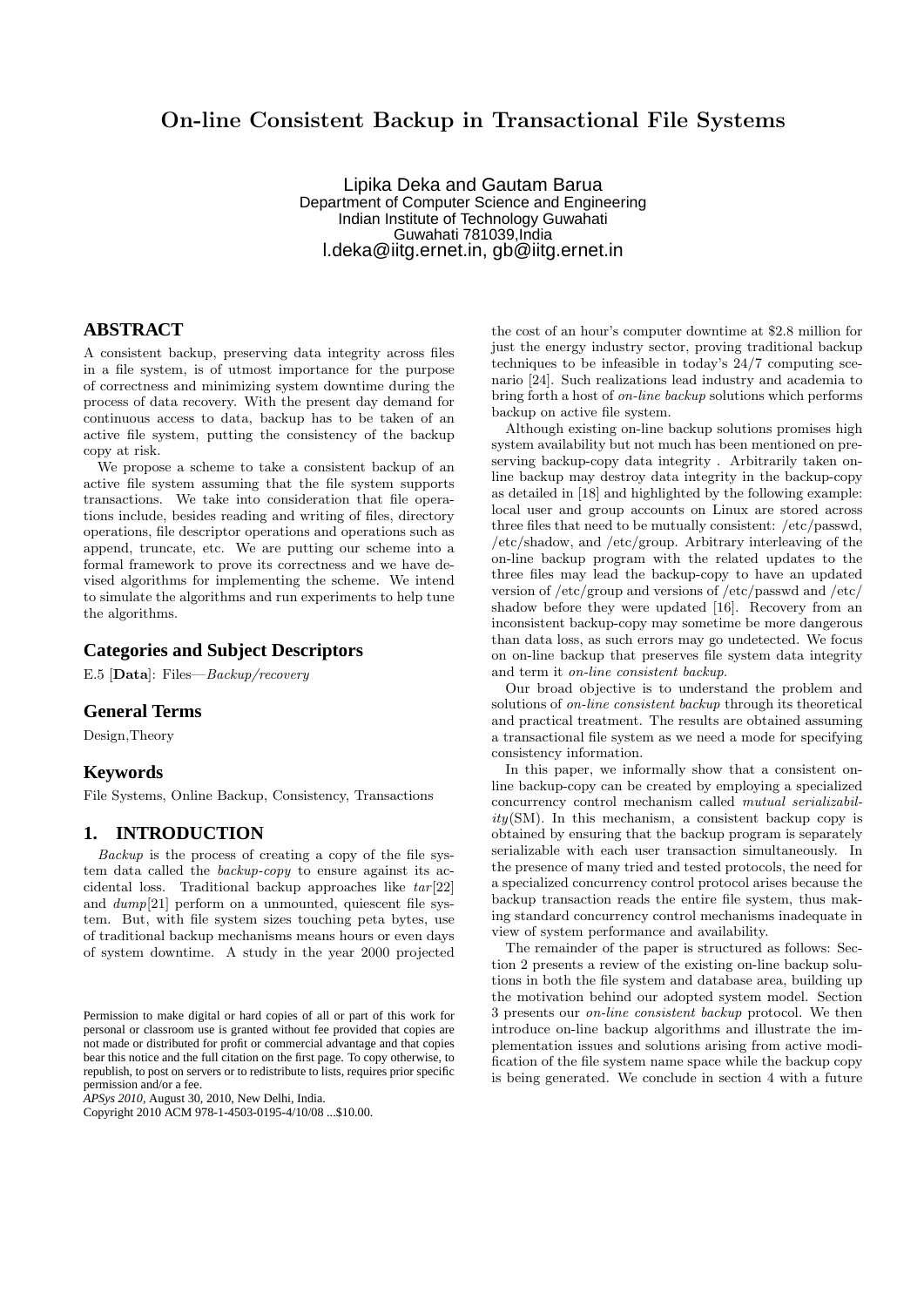road map by discussing the analytical, simulation and experimental approaches.

## **2. RELATED WORK**

In order for the on-line backup process to read a consistent state of the file system, there must be a way to specify the consistency requirements of the applications running on the file system. Current general purpose file system interfaces provide weak semantics for specifying consistency requirements. Hence, we see existing solutions[2, 3, 4, 8, 9, 10, 11, 14] only achieving weaker levels of backup-copy consistency i.e. per file consistency or in very specific cases, application level consistency.

For example, many modern day file systems [8, 9, 11] and disk storage subsystems[2, 3] come with a copy-on-write based snapshot facility that creates a point-in-time, readonly copy of the entire file system, which then acts as the source for on-line backup [2, 4, 3, 8, 11]. Another approach called "split mirror" technique maintains a "mirror" of the primary file system, which is periodically "split" to act as the source for backup [2, 4, 14]. Snapshots are created and mirrors are "split" after buffers are flushed and a *file system* consistency check is conducted. But, file system consistency check is not capable of ensuring consistency across files.

Application level consistency have been achieved using snapshot<sup>[9]</sup> and  $mirroring[14]$  solutions by including the application to be a part of the snapshot copy or mirror "splitting" initiation process. Such methods are only possible for advanced applications like databases, having well developed consistency specifying mechanisms like transactions. Moreover, these methods can only ensure backup consistency at the application level and any attempts of coordinating an on-line backup process at the file system level with the consistency mechanisms in the upper layers of the software stack is not an efficient option.

A third approach termed continuous data protection maintains a backup of every change made to the data [4, 15], but again managing to achieve only per file consistency.

Still other existing on-line file system backup solutions operate by keeping track of open files and maintain consistency of groups of files that are possibly logically related by backing them up together. Such groups of files are identified by monitoring modification frequencies across open files [23]. Resorting to heuristics and ad hoc concurrency control mechanisms may result in a consistent backup copy only by accident.

Recent times have seen a phenomenal growth of unstructured and semi-structured data i.e. data stored in files, with files spread across machines, disks and directories and accessed concurrently by myriad of applications. With vital data stored in files, among many other management issues, there is an urgent need for efficient ways to specify and maintain the consistency of the data in the face of concurrent accesses. Recognizing this need, file systems supporting transactions have been proposed by a number of researchers,[13, 16, 19, 20], and it is very likely that Transactional File Systems will become the default in systems. We have therefore assumed the file system to be backed up, supports transactions as a mechanism to ensure consistency of concurrent operations.

Now, given a file system with transactions, the natural next step would be to borrow on-line database backup solutions. Today's Hot Backup[25] solutions and its ancestor,

the  $fuzzy \, dump[6]$  facility, work by first backing up a "live" database and then running the redo log offline on the backup copy to establish its consistency. Similar approaches for file systems will incur high performance cost(write latency) and is space inefficient as each entry in the file system log would have to record before and after images of possibly entire files. Hence, we need to explore different approaches for achieving an on-line consistent backup copy of a file system.

[17] suggested a scheme which considers the on-line backup of a database by a global read operation (we refer to it as a backup transaction) in the face of regular transactions active on the database. This scheme ensures that the backup transaction does not abort, and active transactions abort if they do not follow certain consistency rules. The scheme suggested was shown to be in error in [1] and the authors suggested a modified form of the algorithm to ensure a consistent backup. Every entity is coloured white to begin with. When the backup transaction reads an entity, its colour turns black. A normal transaction can write into entities that are all white or all black. A transaction that has written into an entity that is of one colour and then attempts to write into another entity of a different colour, has to abort. Transactions writing into white entities are ahead of the backup transaction in the equivalent serial schedule, while the transactions writing into black entities are after the backup transaction in the equivalent schedule. Each entity is also given a shade which changes from pure to off when a black transaction reads or writes the entity (whichever is allowed on it). Restrictions are placed on reading entities whose shades are off, by white transactions.

The scheme in [17] lays the foundation of our approach. But, the scheme was designed for a database and it is assumed that two phase locking is the concurrency control algorithm. Our approach described in succeeding sections gives a sounder theoretical basis for identifying conflicts and this makes our approach independent of any particular concurrency control algorithm. Due to space restriction this paper only provides a conceptual explanation of the theoretical basis of our approach, but future work could make available formal correctness proofs. Further, we consider a file system as opposed to a database system, which brings forth issues unique to a file system. For example, file systems cater to many more operations besides reads, writes, deletes and insertions of entities, such as rename, move, copy etc. Files in most popular file systems like the ext2 are not accessed directly, but are accessed after performing a "path lookup" operation. File system backup involves backing up of the entire namespace information(directory contents) along with the data which complicates online backup as file system namespace is constantly changing even as the backup process is traversing it. Moreover, file system backup does not just involve the backup of data but includes backing up of each files meta-data(e,g inodes of ext2).

## **3. SYSTEM MODEL**

Assuming a file system that provides a common transactional interface to all applications running on it, the problem of creating a consistent backup copy of an active file system now fundamentally reduces to a concurrency control problem. But, the problem proves to be challenging as the backup program reads the entire file system, and this is further aggravated by the fact that the file system namespace may be actively changing even as the backup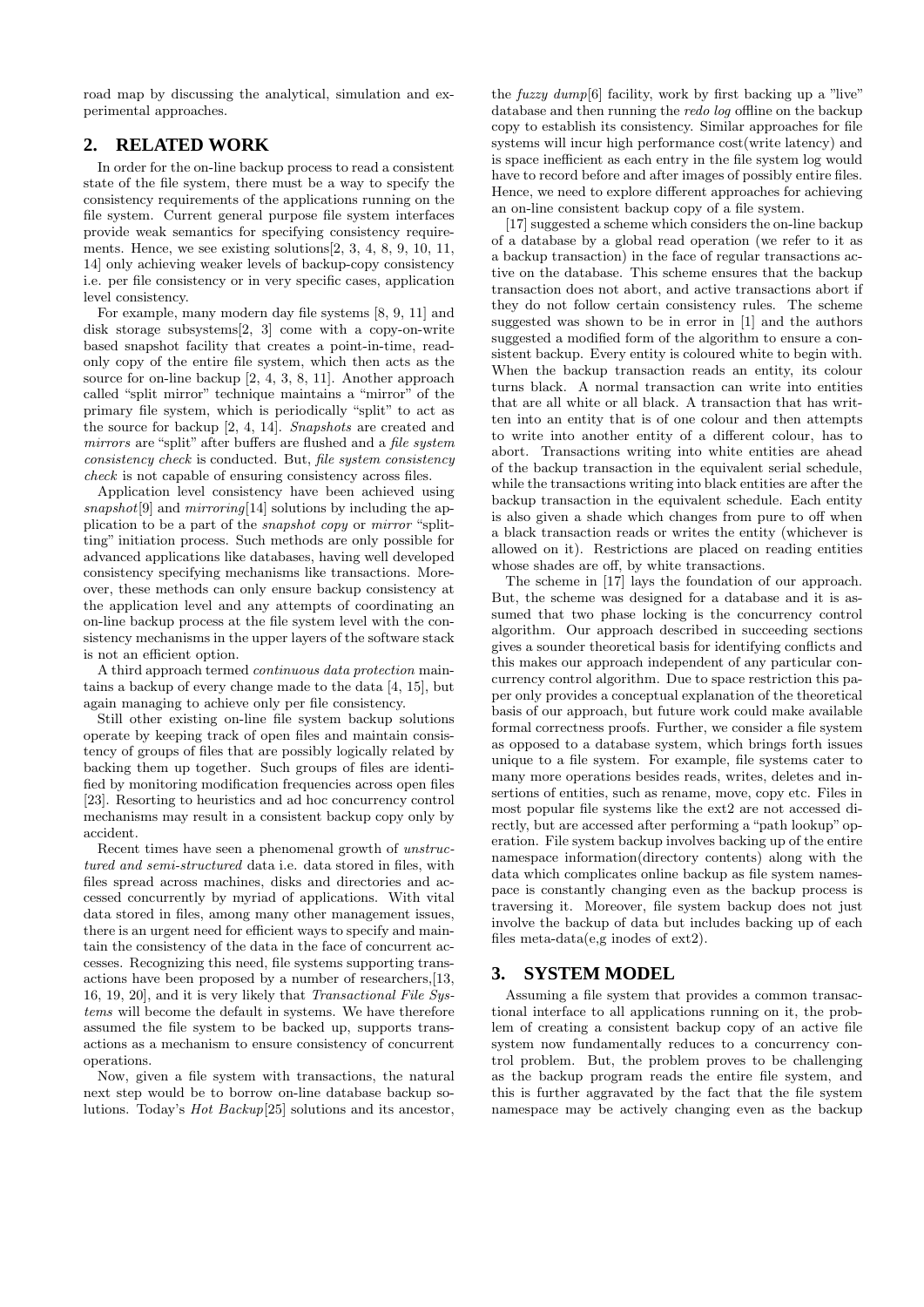program is traversing it, thus posing the danger of complete omission of sections of the file system hierarchy from the backup copy[18]. This section outlines our concurrency control mechanism and discusses implementation issues and possible solutions for creating a consistent backup copy in the face of a constantly changing file system.

### **3.1 Consistent Backup Protocol**

A file system transaction is defined to consist of one or more accesses to a file or set of files, with an access being either a write to or a read from a file [13]. To ensure file system data integrity in the presence of concurrent accesses, a concurrency control mechanism, say, strict two-phase locking[7] is employed. It is well established that concurrency control mechanisms produce serializable schedules of concurrent transactions where serializability is the accepted notion of correctness for concurrent executions[7].

The backup transaction consists of a sequence of file read operations. For an on-line backup transaction to read a consistent backup copy, it must be serialized with the concurrently executing user transactions. Now, the backup transaction is rather unique as it reads every file in the file system and treating it like any other transaction for the purpose of concurrency control leads to frequent inter transactional conflicts. Resolving these conflicts may mean either the gradual death of all concurrently executing user transactions as the backup transaction proceeds to lock all files in accordance with locking protocols or otherwise result in repeated abortion and restarting of the backup transaction. Hence, we are proposing a backup transaction specific concurrency control mechanism called mutual serializabil $ity(MS)$  that does not affect the overall performance efficiency. We first revisit two basic concepts in serializability theory before formally defining the core concept behind our proposed protocol. Two schedules are equivalent[7] if the order of execution of the conflicting operations in the two schedules are identical. A pair of operations are said to be conflicting operations[7] if they belong to different transactions, access the same file and one is an update operation.

Mutually Serializable: A pair of transactions is said to be mutually serializable if and only if their concurrent execution schedule is equivalent to some serial schedule. In other words, the backup transaction is mutually serializable with a user transaction if and only if their schedule is equivalent to some serial schedule of the pair.

Given the definition of mutually serializable, we now describe the *mutual serializability* protocol. We assert that if all access operations of user transactions are considered to be update operations and all operations of the backup transaction are read operations, keeping the backup transaction mutually serializable with every concurrent user transaction will ensure that the backup transaction will be part of a serializable schedule. The serializable schedule involves user transactions which continue to use some concurrency control protocol and which differentiates between read and write accesses while resolving conflicts among themselves. The protocol can be formally stated as:

Mutual Serializability: Given a serializable schedule of user transactions and considering all file operations of user transaction to be update operations with respect to the backup transaction, the concurrent execution of the backup transaction and user transactions is serializable if and only

if the backup transaction is mutually serializable with each concurrent user transaction.

The essence of the stated protocol is illustrated through the following simple examples. Consider the following interleaved execution sequence:  $read_b(C)$ ,  $read_1(A)$ ,write<sub>2</sub>(C),write<sub>1</sub>(B),r

Where, subscripts 1, 2 and b stand for transaction 1, transaction 2 and backup transaction respectively and A, B, C are files. We can see that the backup transaction is part of a serializable schedule and is mutually serializable to both Transaction 1 and Transaction 2 simultaneously.

Now consider the schedule:  $read_b(A), write_1(A), read_2(A),$  $write_2(B), read_b(B)$ 

We see that the backup transaction is mutually non serializable with transaction 2 resulting in a schedule which is not serializable. Notice that in both the schedules the user transactions are serialized among themselves.

Considering all file accesses by user transactions to be update operations while resolving conflicts with the backup transaction, does not lead to any loss of concurrency of running transactions as among these transactions no such restrictions are imposed. What this implies is that when the backup transaction is running, other, active transactions will have to "slow" down a little to accommodate the backup transaction. This is a small price to pay to obtain a consistent backup.

Moreover, as opposed to [12] which builds up directly on [17] and [1]to serialize read only transactions, we observe that read-only transactions do not effect the consistency of the backup-copy, hence in our approach they are identified at their initiation and do not require to enter into contention with the backup transaction at all. As read-only transactions consist of the bulk of operations in a file system[13], this implies further that considering user operations to be update operations with respect to the backup transaction does not effect efficiency.

#### **3.2 Implementation Issues**

This section sketches our approach for implementing the concurrency control protocol proposed in the previous section. Without loss of generality, we assume that the user transactions use strict two-phase locking to serialize among themselves.

The basic idea is as follows: applications run as a sequence of atomic transactions and under normal circumstances when the backup program is not active, they simply use strict two-phase locking to ensure consistent operations. Now, once the backup program is activated, all other transactions are made aware of it by some triggering mechanism and they now need to serialize themselves with respect to the backup transaction, while continuing to serialize among themselves as before. We distinguish transactions as read-only and update transactions. Now, read-only transactions inherently do not conflict with the backup transaction. Hence, read-only transactions are identified at their initiation and do not require to use the concurrency control mechanism needed for serializing with the backup transaction.

Our approach reserves a bit called the read bit in each file descriptor (in the inode) to indicate whether the concerned file has been read or not by the backup program (this is the same as colouring the file, as proposed by [17]). If this bit is 0 it indicates that the file has as yet not been read by the backup transaction and 1 indicates that it has. This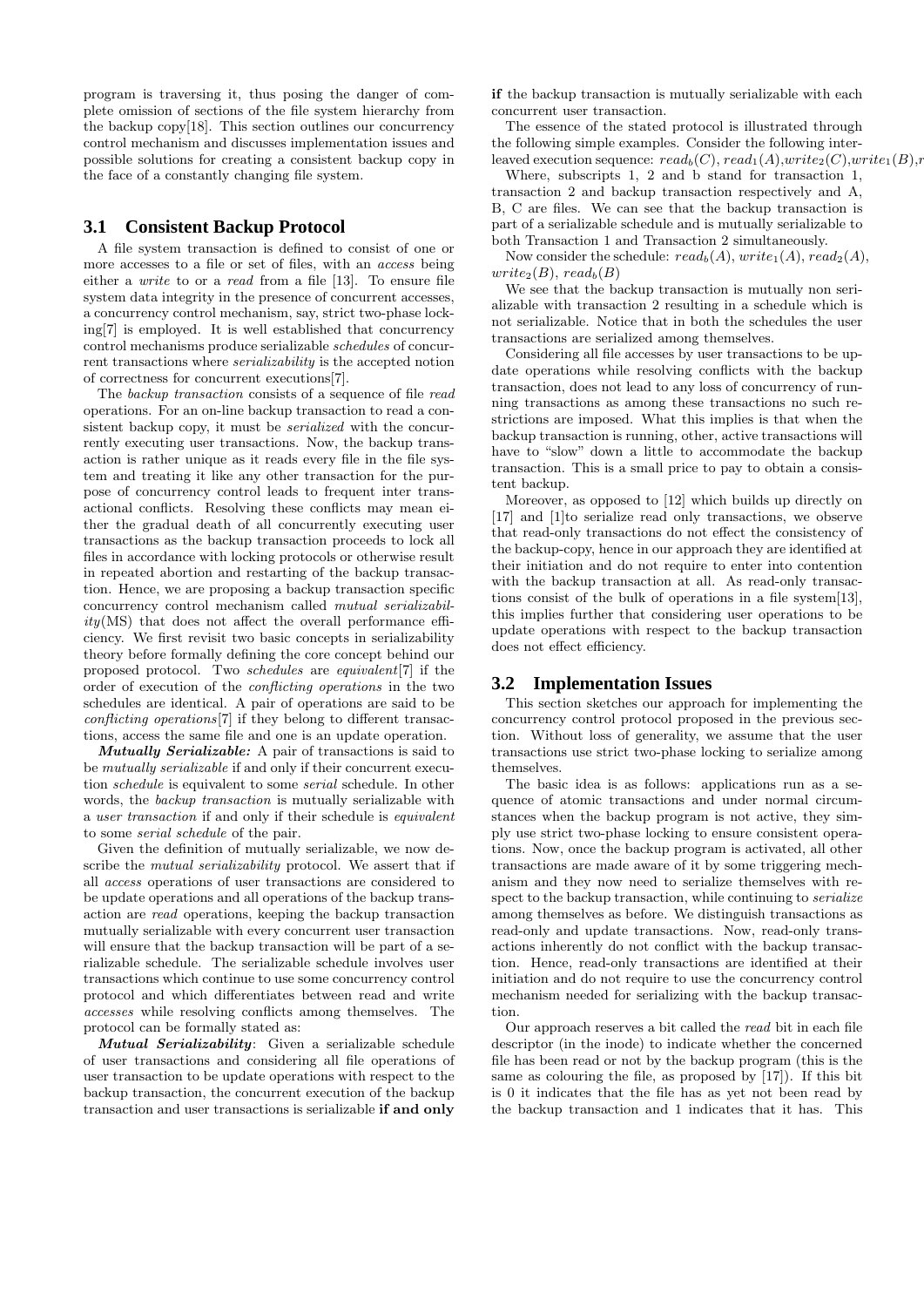bit of all files is initialized to 0 before a backup program starts. But, initializing the read bit of the entire file system before every backup may not be very efficient and so a sequence number of the backup transaction may be used instead, where the sequence number of the present backup transaction is one greater then its immediate predecessor. For ease of discussion, we continue using the read bit. The backup transaction traverses the file system namespace using traversal algorithms such as depth first traversal, reading files on its path to the backup-copy and as it reads each file it sets the read bit to 1.

A user transaction serializes with respect to the backup transaction by establishing with it a mutually serializable relationship using a bit called the before-after bit, reserved in each "live" user transaction's house keeping data structure. When a user transaction succeeds to lock its first file for access, it initializes the before-after bit to 1 if the file's read bit is 1 and to 0 otherwise. A 0 stored in the before-after bit means that the transaction's mutually serializable order is before the backup transaction and a 1 indicates that it is ordered after the backup transaction. On subsequent successful locking of a file, the user transaction verifies whether it continues to be mutually serializable with respect to the backup transaction by comparing the read bit of the file with its own before-after bit. The following table enumerates mutually serializable checking .

| before-after bit | read bit | mutually serializable  |
|------------------|----------|------------------------|
|                  |          | yes                    |
|                  |          | $\mathbf{n}\mathbf{o}$ |
|                  |          | no                     |
|                  |          | ves                    |

If a mutually non serializable operation is detected then the conflict must be resolved before the execution of the user transaction can proceed. Now, mutually non serializable transactions have accessed or tried to access both  $read(1)$ and unread(0) files. Let  $T_{mc}$  be the user transaction mutually non serializable with the backup transaction. One way of resolving the conflict is to roll back the backup transaction's "read" of the files marked 1 and presently accessed by  $T_{mc}$ . Rolling back the "reads" of files essentially means to mark them  $0(unread)$  and to remove them from the backupcopy. The backup transaction will re-read them later. Unfortunately, although this solution does not hamper the execution of user transactions , it may lead to a cascading roll back of backup "reads" as roll backs may render previously consistent transactions to now be mutually non serializable. In the worst case scenario, the backup transaction has to be restarted.

Another method of handling the problem is to abort and restart  $T_{mc}$  "hoping" the backup transaction completes reading the "unread" files accessed by  $T_{mc}$ . The solution seems quite attractive in a scenario where user transactions do not have a hard time constraint. But, if concurrency control mechanisms like a simple two-phase locking is used by user transactions, an abort may lead to cascading aborts.

A third solution for resolving conflicts is to pause  $T_{mc}$ when possible. If the transaction has accessed a file already read by the backup transaction and it then needs to access another file which the backup transaction has not yet read, then the transaction could be made to wait and the backup transaction signalled to read this file immediately.

Thus, one of the conflict resolving techniques or a com-

bination of techniques discussed above have to be employed depending on issues like the underlying concurrency control mechanism for user transactions and a transaction's beforeafter bit status, to ensure mutual serializability with the backup transaction.

There are many other files operations such as append, truncate, create, unlink, and operations that operate on the file's descriptor, such as ownership, access permissions etc. Further, there are a number of file types such as regular files, directories, special files, etc. (we are using Linux terminology and not defining these items,to conserve space). For most of them, we have shown that they can be treated as equivalent to an update of an ordinary file. Thus, for example, creating a file is equivalent to writing to the directory under which the file is to be created.

However, special treatment may be required when dealing with directories. Consider two directories d1 and d2 with d2 having a child directory d3. Suppose, the backup transaction (BT) reads d1, and then reads d2. Before it can read d3, another transaction TA, moves d3 from under d2 to under d1. Transaction TA is mutually serializable with respect to BT with order as "after" and so it is allowed to proceed. But then d3 will not be in the backup as BT has already traversed its part of the file system namespace, and there will be a dangling reference to it in the backed up version of d2. One of the solutions we are exploring is to ensure that all reads are done "bottom up" by BT. In this example, d3 will have to be read before d2 and the move of d3 from d2 to d1 by TA will be allowed only after BT has read d2 also. We intend to formally prove correctness of this restriction and we intend to consider other alternatives also.

Overall performance during an on-line backup using our approach can be considerably improved if conflicts between user transactions and the backup transaction can be kept low. Most applications running on a system develop a pattern of file access. Storing the history of file accesses and then using these patterns to direct the backup program away from active regions effectively reduces contention. File system traces collected over a period of time is also likely to show groups of files that are accessed together and hence are possibly related. Backup of such groups may be taken together to improve performance.

Studies show that only about 1% of all files are used daily [5], thus even without using conflict reducing heuristics discussed above, conflicts will be rare. We need to show experimentally that this is indeed the case.

### **4. CONCLUSION AND FUTURE WORK**

This paper argues that backups of file systems must ensure consistency and for this, a transactional file system is required. Current techniques of hot backups do not ensure consistent backups. Using standard concurrency control techniques for backup in transactional file systems can be inefficient as the backup process, considered as a transaction, has to access every file in the system. Aborting this transaction will be expensive, and other transactions may experience frequent aborts because of this transaction. We informally show that a simple restriction of considering every operation of normal transactions (be it a read or a write) to conflict with a read of the same file by the backup transaction results in a scheme in which ensuring that the backup transaction is mutually serializable with every other transaction results in a consistent backup copy. The backup